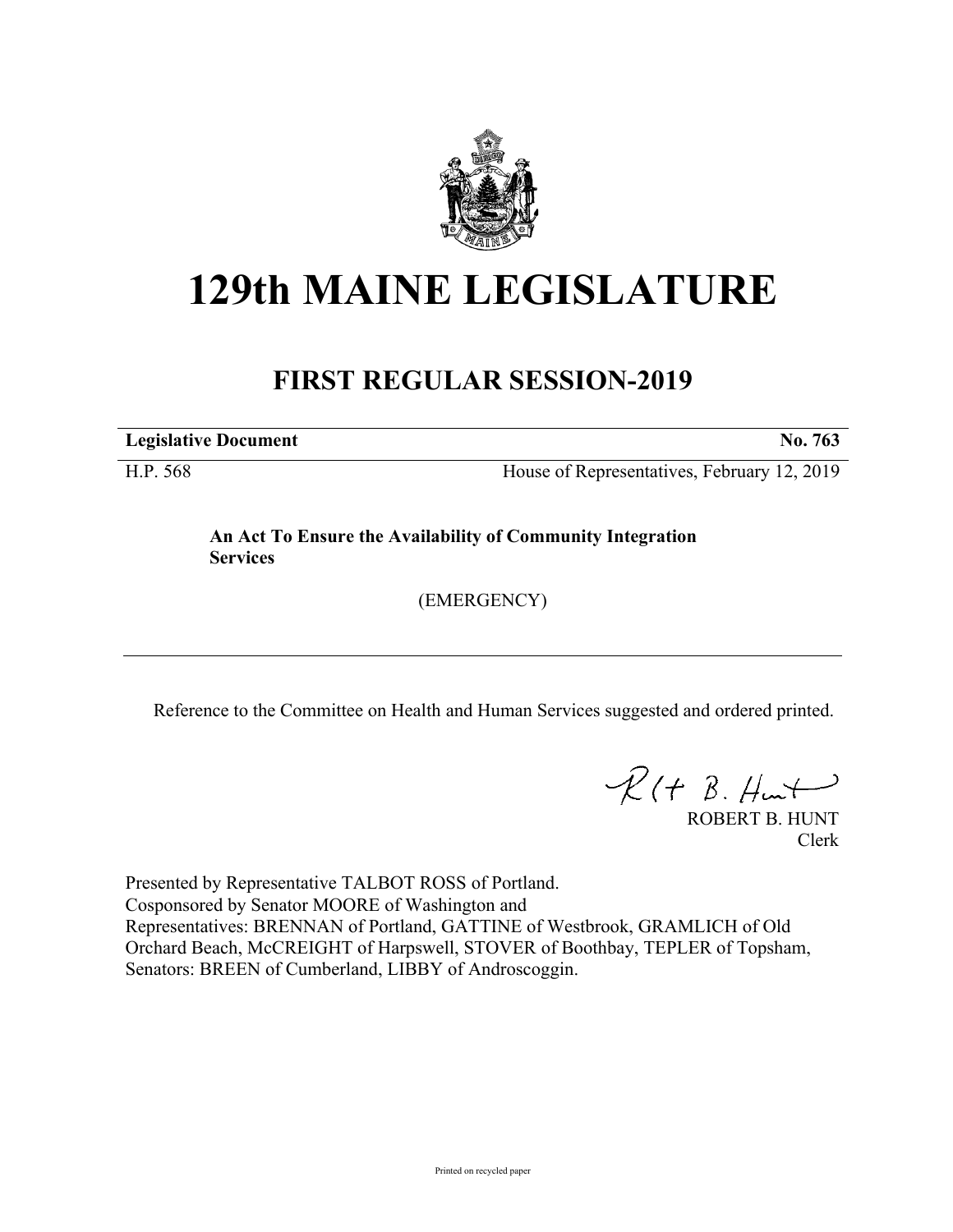- **Emergency preamble. Whereas,** acts and resolves of the Legislature do not become effective until 90 days after adjournment unless enacted as emergencies; and
- **Whereas,** community integration services are important for the overall health and well-being of recipients of those services; and
- **Whereas,** low rates of reimbursement for these services create barriers to providers willing to provide these services; and
- **Whereas,** instability of willing providers reduces access to services; and
- **Whereas,** this legislation requires that an amendment to rules to address this issue be made by July 1, 2019; and
- **Whereas,** in the judgment of the Legislature, these facts create an emergency within the meaning of the Constitution of Maine and require the following legislation as immediately necessary for the preservation of the public peace, health and safety; now, therefore,
- **Be it enacted by the People of the State of Maine as follows:**
- **Sec. 1. Department of Health and Human Services to increase community integration services rates.** The Department of Health and Human Services shall amend rule Chapter 101: MaineCare Benefits Manual, Chapter III, Section 17, Allowances for Community Support Services to increase the reimbursement rate for community integration services, effective July 1, 2019, to \$24.25 per quarter-hour.
- **Sec. 2. Appropriations and allocations.** The following appropriations and allocations are made.

## **HEALTH AND HUMAN SERVICES, DEPARTMENT OF**

**Medical Care - Payments to Providers 0147**

- Initiative: Provides funding to increase reimbursement rates in the Department of Health and Human Services rule Chapter 101: MaineCare Benefits Manual, Chapter III, Section 17 for community integration services.
- **GENERAL FUND 2019-20 2020-21** All Other \$2,167,025 \$2,167,025 GENERAL FUND TOTAL \$2,167,025 \$2,167,025 **FEDERAL EXPENDITURES FUND 2019-20 2020-21** All Other \$3,932,975 \$3,932,975